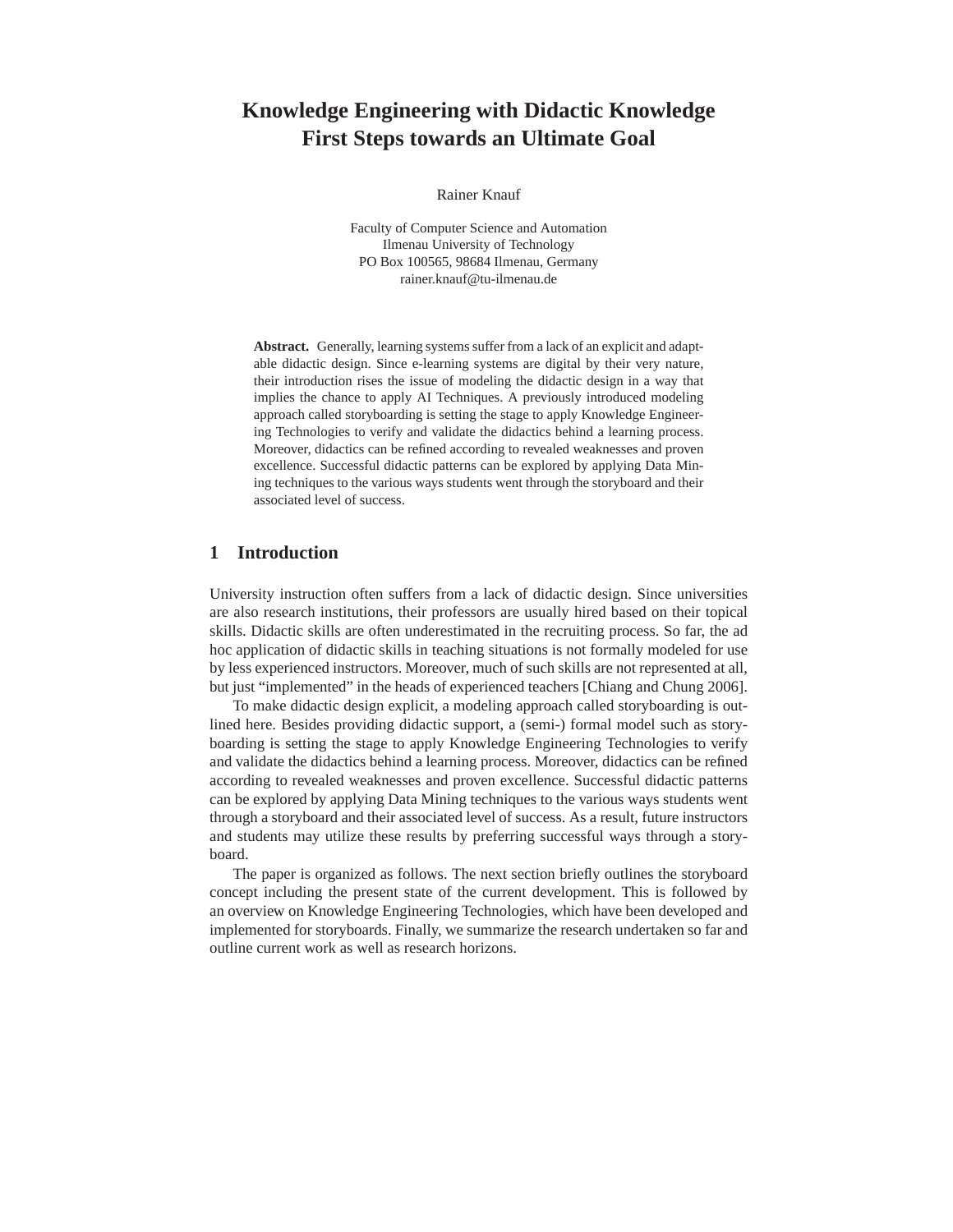## **2 Storyboarding**

Our storyboard concept is built upon standard concepts which enjoy (1) clarity by providing a high-level modeling approach, (2) simplicity, which enables everybody to become a storyboard author, and (3) visual appearance as graphs.

A storyboard is a nested hierarchy of directed graphs with annotated nodes and annotated edges. Nodes are scenes or episodes. Scenes denote leaves of the nesting hierarchy. Episodes denote a sub-graph. There is exactly one Start- and End- node to each (sub) graph. Edges specify transitions between nodes. They may be single-color or bi-color. Nodes and edges have (pre-defined) key attributes and may have free attributes.

A storyboard is the authors' (instructors') design document representing various expectations of the users' (learners') behavior. Storyboards on educational processes can be traversed in different manners according to (1) users' interests, objectives, and desires, (2) didactic preferences<sup>1</sup>, (3) the sequence of nodes (and other storyboards) visited before, i.e. according to the educational history, (4) available resources (like time, money, equipment to present material, and so on) and (5) other application driven circumstances.

A storyboard may be seen as a model of an anticipated reception process that is interpreted as follows:

- **–** *Scenes* denote a non-decomposable learning activity that can be implemented in any way.
- **–** *Episodes* are defined by their sub-graph.
- **–** *Graphs are* interpreted by the paths, on which they can be *traversed*.
- **–** A *Start Node* / *End Node* of a (sub-) graph defines the starting / target point of a legal graph traversing.
- **–** *Edges* denote transitions between nodes. There are rules to leave a node by an outgoing edge: (1) The outgoing edge must have the same color as the incoming edge by which the node was reached. (2) If there is a condition specified as the edge's key attribute, this condition has to be met for leaving the node by this edge.
- **–** *Key attributes of nodes* specify application driven information, which is necessary for all nodes of the same type, e.g. actors and locations. *Key attributes of edges* specify conditions, which have to be true for traversing on this edge.
- **–** *Free attributes* specify whatever the storyboard author wants the user to know: didactic intentions, useful methods, necessary equipment, e.g.

## **3 Knowledge Engineering with Storyboards**

#### **3.1 Formal Verification of Storyboards**

Our concept of storyboarding is a semi-formal one. The graph hierarchy is completely formal and below the level of scenes is is completely informal. Thus, the scenes form the interface between the formal and the informal levels. The formal levels are the

<sup>&</sup>lt;sup>1</sup> In the authors' experience, some students understand better by presenting illustrations, others by providing a small example and others by providing formal descriptions.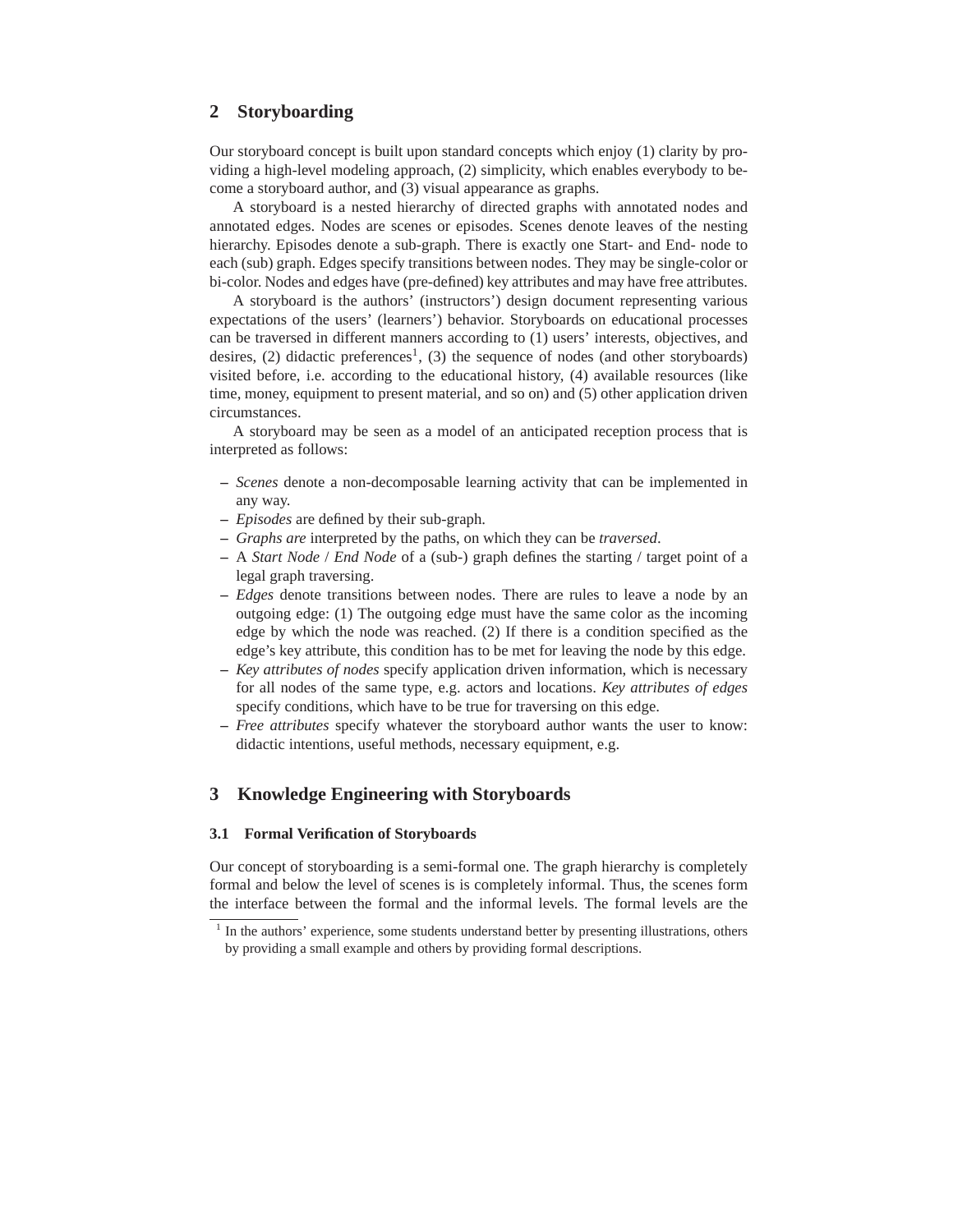key feature to support the logical reliability such as consistency, completeness, nonredundancy, and so on. To ensure consistency and completeness of our storyboards, we developed and implemented several verification procedures:

- 1. An *Episode Hierarchy Test* focuses questions such as whether every episode has exactly one related graph and vise versa.
- 2. Also, the *reachability* of each node (in particular, of the *End Node*) from the *Start Node* is checked.
- 3. Furthermore, *completeness* and *non-contradictoriness* of alternative outgoing edges (with the same beginning color) is checked.
- 4. Edge colors, which express the *interdependence of incoming/outgoing edges*, are also a subject of formal verification by checking, whether (1) there is a unique (beginning) color of the Start node's outgoing edges and (2) at least one outgoing edge with the same (beginning) color for each incoming edge's (finishing) colors.

The above mentioned anomaly tests are implemented for our storyboard development environment [Sauerstein 2006,Duesel 2007].

#### **3.2 An Inheritance Concept**

Additionally, an inheritance concept within the graph hierarchy was implemented, which distinguishes several inheritance types such as sum, maximum, or set union for inheritance within the graph hierarchy.

- 1. In some applications it makes sense to inherit annotations from nodes (both scenes and episodes) to their related super-graph. For example, material that is used to teach a particular lecture is also material to teach the complete course the lecture is part of.
- 2. In other cases it makes sense to inherit the arithmetic sum of a key annotation of all nodes to the related super-graph. For example, an upper limit of the time needed to teach a course can be estimated by the sum of its components (lectures) and a maximum cost of a university study can be estimated by the sum of the fees for all recommended subjects.
- 3. In other cases it makes sense to inherit the maximum value of a key annotation of all odes to the related super-graph. For example, the educational difficulty (basic/easy, medium, advanced, very difficult) of a study needs to be communicated as the maximum value of all mandatory subjects.

Thus, for each key annotation an appropriate inheritance method can be selected in our in our storyboard development environment [Xu 2006]. From a Knowledge Engineering point of view, inheritance in the storyboard hierarchy is some sort of deductive inference over the knowledge represented as storyboards.

#### **3.3 Towards a Storyboard Development Environment**

For an a priori approach to ensure such logical features, a set of operations were defined, which's exclusive use automatically leads to a "legal storyboard" [Sauerstein 2006].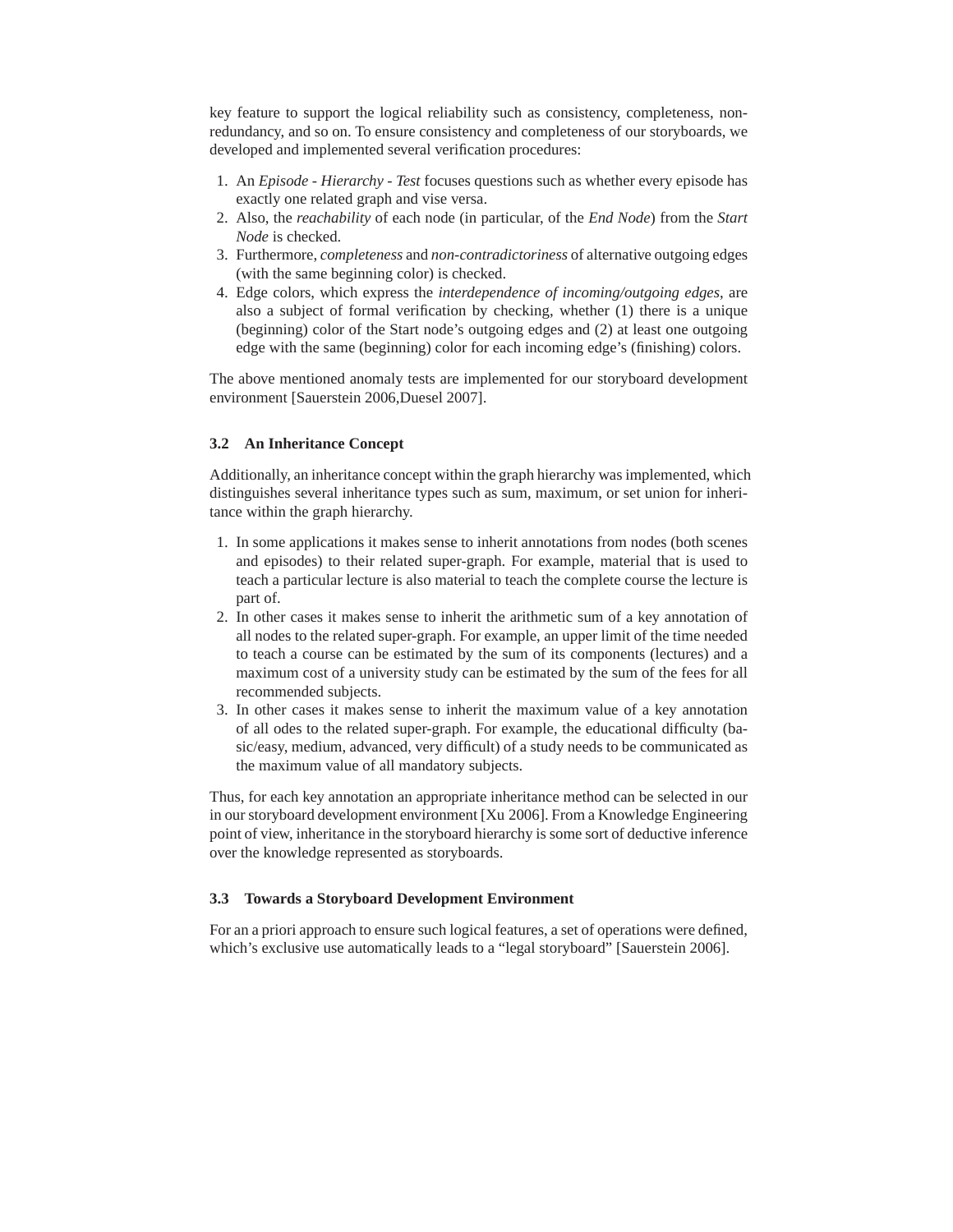These operations are (1) adding paths, (2) adding nodes, (3) turning a scene to an episode, while introducing a related sub-graph, (4) adding a concurrent path, and (5) merging (equivalent) nodes by introducing related bi-colored edges, which make sure that the linkage with the remaining graph isn't changed (see figure 1).



*Fig. 1:* Merging equivalent nodes

In figure 1,  $V_1$  and  $V_3$  as well as  $V_2$ and V<sup>4</sup> are equivalent. Since different users visit them in different sequences, they are represented as different nodes on the left hand side. By merging the equivalent nodes together, a new color needs to be introduced to express these different sequences.

Based on this operation set we developed a web based storyboard development [Kasperski 2007]. By using it, the structure tests as listed up in section 3.1 are obsolete.

#### **3.4 Knowledge Mining over Storyboard Paths**

A basic objective of this storyboard application is to use Knowledge Engineering technologies on the (semi-) formal process models [This paper's author]. The objective of this research is inductively "learning" successful storyboard patterns and recommendable paths. This is performed by an analysis of the paths, where former students went through the storyboard and it is based on their success that is associated with these particular paths.

To exemplary show the feasibility and benefit of this approach, a simple prototype was recently developed to evaluate curricula created or modified by the students in advance of their study [This paper's author]. Here, we implemented a concept to estimate success chances of curricula, which are composed by students at a Japanese university in their curriculum planning class in the first semester.

**Construction of a decision tree** The construction of a decision tree is based on the paths of former students through the storyboards. Each of those paths can be associated with the degree of success, which has been achieved by the student. In case a set of students went the same path, the degree of success can be estimated by a weighted average degree.

This path begins at the Start Node of the top level storyboard and terminates at its End Node. Each episode on this path is replaced by its sub-graph. This replacement continues throughout the entire hierarchy of nested graphs. Figuratively speaking, the decision tree is constructed on the basis of a "flatten" storyboard, which contains atomic scenes only.

The decision tree is based on the concept of bundling common starting sequences of the various paths to a node of the tree. Different subsequent following (next) nodes of the paths will result in different sub-trees right below the actual root on the last node of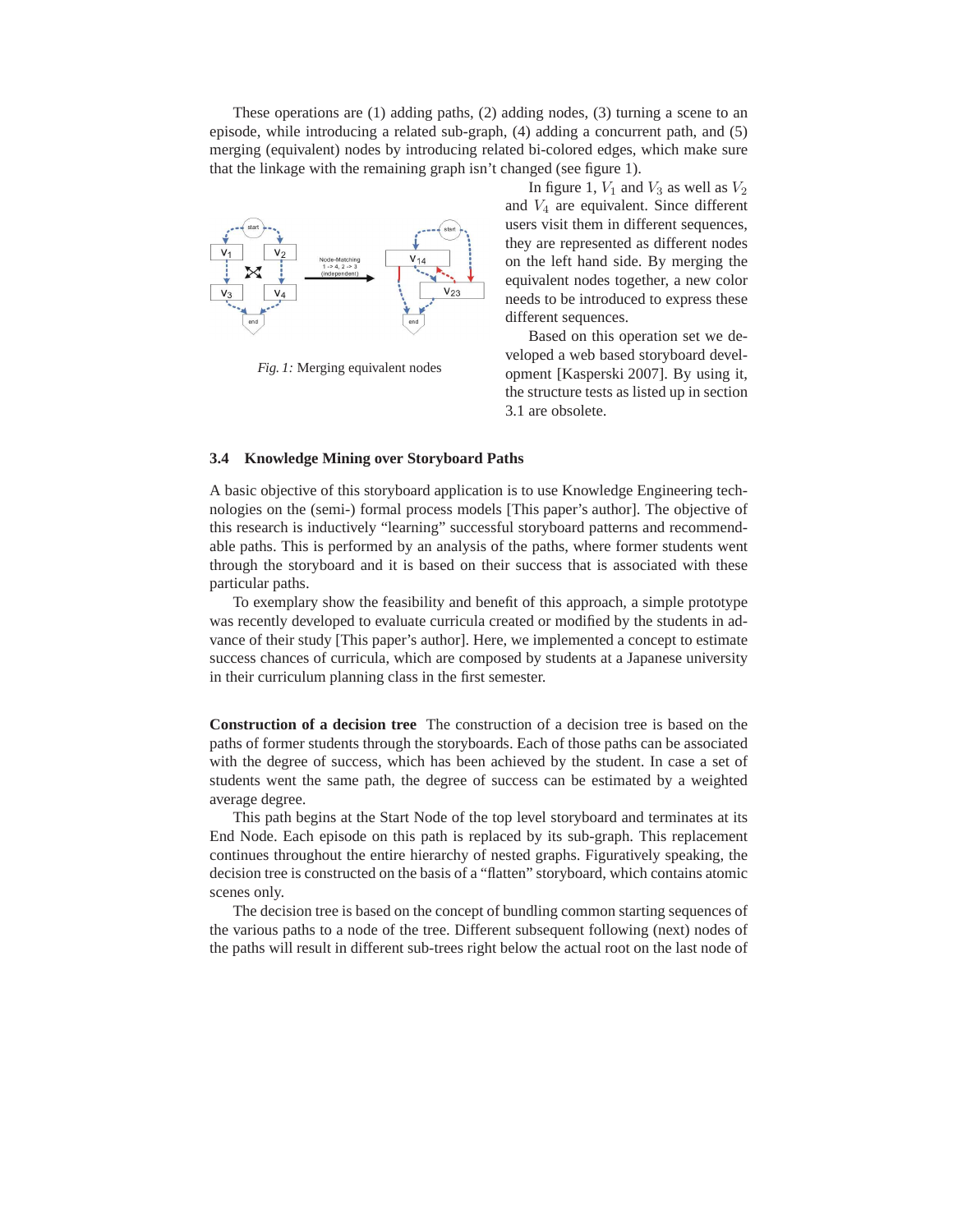the common starting sequence. This continues for each lower level sub-tree accordingly. If there are different paths with a common starting sequence from the root to the actual root different in the next (subsequent) nodes, related sub-trees will be established.

The final node of the paths are followed by a label-node, which contains a list of marks that students received after going through this path. Each mark is along with the number of occurrences (the number of students getting the mark).

Since the courses of a semester are usually visited concurrently, we consider them as a single node containing a set of courses.

A new path is added to the tree by simultaneously traversing the path's courses sequence and the decision tree down from the root until  $(1)$  the path is finished or  $(2)$ there is a "next node" in the path that is different from all "next sub-tree roots". In the first case, the related label node is updated accordingly. In the latter case, a new sub-tree is made out of the remaining path and hooked into the tree.

**Path estimation and completion by a decision tree** If a submitted path is completely represented in the decision tree (as a path from its root to a node that is succeeded by a label node, i.e. with an *assess* - fact), the success estimation is very easily done through presenting the content of this label. Otherwise, the most similar sub-path in the decision tree will be identified.

Like in the tree construction procedure, this is performed by simultaneously traversing the path's course sequence and the decision tree down from the root until (1) the path is finished or (2) there is a "next node" in the path that is different from all "next sub-tree roots". In the first case, the related *assess* - fact at its leaf position provides the desired success estimation. In the latter case, the *assess* - fact of the current tree position is provides the desired information.

Additionally, we provide a supplement to the submitted path, which is the most successful rest - path starting at the last node of the tree traversing along with this optimal achievable success.

Also, the user is informed about the degree of similarity of his submitted path and the one found in the decision tree. We call this similarity *significance* and compute it as the number of nodes in sequence that are common in the submitted path and the decision tree, related to the entire length of the path.

Based on this information, the user (student) can make a decision on whether or not holding on to the submitted curriculum or modifying it in accordance with the optimal supplemental path.

**An example** Figure 2 shows a concrete storyboard path, which has been went by a particular student, along with the result of the flattening procedure. This student finalized his study with a Grade Point Average of 3.0.

Figure 3 shows the result of the decision tree construction in our application. As illustrated in the figure's left hand side, 25 students went through the storyboard on four different paths, namely (1) [ $s4$ ,  $s6$ ,  $s7$ ,  $s1$ ,  $s9$ ], indicated by red background color,  $(2)$  [s4, s6, s7, s5, s8], indicated by yellow background color, (3) [s4, s2, s3, s1, s5, s9], indicated by green background color), and  $(4)$  [ $s4$ ,  $s2$ ,  $s3$ ,  $s1$ ,  $s5$ ,  $s6$ ], indicated by blue background color.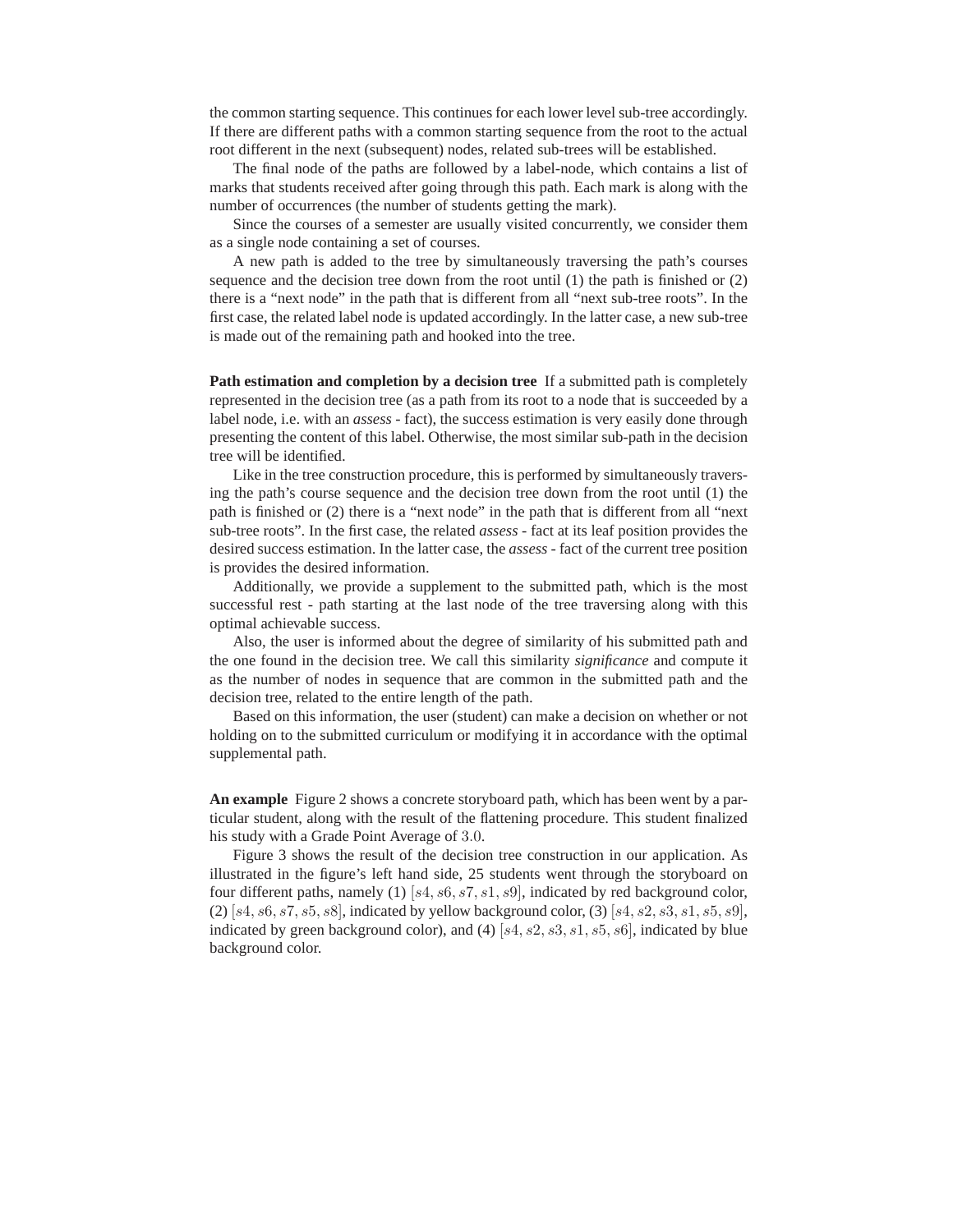

*Fig. 2:* A student's path through the (nested) storyboard

Figure 4 shows the usage of the decision tree for three submitted paths. For the blue path, for example, there is no identical path in the tree. Here, the estimation procedure looks for a path within the tree, which has the longest starting sequence in common with the submitted path. This is [ $s4$ ,  $\{s7, s6\}$ ]. Since this path has two nodes in common with the submitted one (having four nodes), the significance of the success estimation is calculated by  $2/4 = 0.5$ . Behind the node  $\{s7, s6\}$ , there are two different subtrees, which led to different success degrees by former students,  $[s1, s9]$  and  $[s5, s8]$ . Since the latter is the better one, it is recommended as a rest path to optimize success chances.

By practicing this way to utilize a decision tree, we realized that we rarely found a path in the tree, which is completely equivalent to a submitted path, for which we wanted to have a success estimation. However, if an element of a node that contains a scene set in the tree is not in the related node of the submitted path, it still could be a subject that the student already passed successfully in a previous semester. If this applies to all set elements of a considered node in the tree that are not in the related node of the path, those nodes (the path node and the tree node) should be considered as "equivalent", too.

Therefore, the containment in the decision tree was extended with respect to the educational history of a student. A previously taken course may always be considered as an element of a subsequent node. Formally spoken, the new concept of path equivalence is as follows:

- Let  $P = [P_1, P_2, \ldots, P_n]$  be a path submitted by a student with  $P_i$  being a set of courses taken in the  $i$ -th semester.
- $\mathcal{I} = \text{Let } T = [T_1, T_2, \dots, T_m]$  be a path that is represented in the decision tree.

P is represented by  $T$  ( $P \sqsubseteq T$ ), iff all courses of all  $P_i$  are in any  $T_j$  with  $j \leq i$ :  $\forall i \forall j \ P_i \subseteq \bigcup_{j=1}^i T_j.$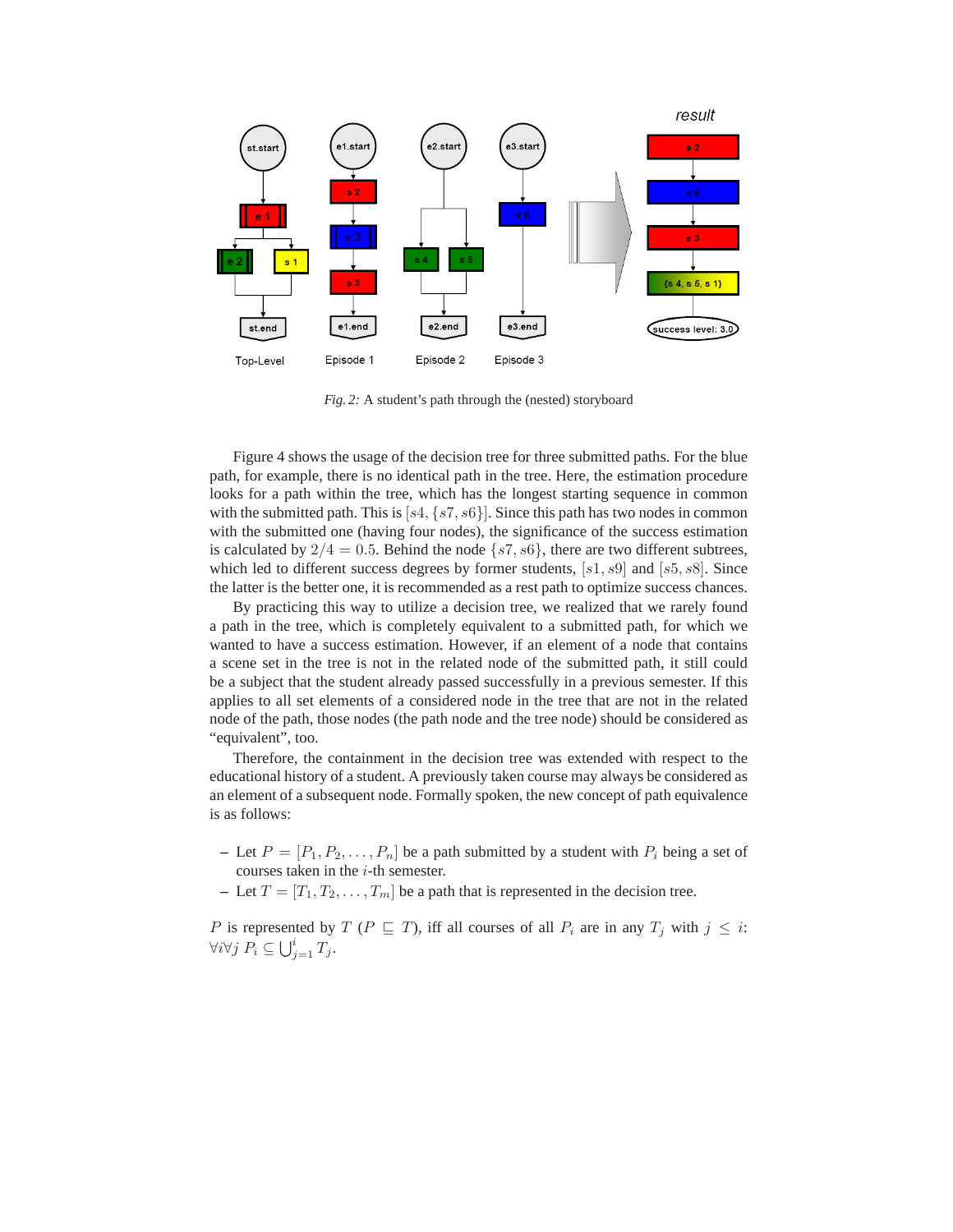| $[$ s4, {s6, s7}, s1, s9 ]     |            | $[$ s4, $\{s6, s7\}$ , s5, s8 ] |                                |                            |                   | s4              |                 |
|--------------------------------|------------|---------------------------------|--------------------------------|----------------------------|-------------------|-----------------|-----------------|
| 4                              | 1 student  | $\overline{4}$                  | 0 students                     |                            |                   |                 |                 |
| 3                              | 2 students | 3                               | 1 student                      |                            | ${ss7,ss6}$       |                 | s2              |
| $\overline{2}$                 | 1 student  | $\overline{2}$                  | 3 students                     |                            |                   |                 |                 |
| 1                              | 1 student  | 1                               | 1 student                      | s1                         | s5                |                 | ${ss, s1, s5}$  |
| $\Omega$                       | 0 students | $\overline{0}$                  | 0 students                     |                            |                   |                 |                 |
| $[s4, s2, \{s3, s1, s5\}, s9]$ |            |                                 | $[s4, s2, \{s3, s1, s5\}, s6]$ | s9                         | s8                | s9              | s6              |
|                                | 3 students | 4                               | 0 students                     |                            |                   |                 |                 |
| 3                              | 2 students | 3                               | 0 students                     | $\overline{\emptyset}$ 2,6 | $\varnothing$ 2,0 | $\emptyset$ 3,6 | $\emptyset$ 1,0 |
| 2                              | 0 students | 2                               | 1 student                      | 4:1<br>3:2                 | 4:0<br>3:1        | 4:3<br>3:2      | 4:0<br>3:0      |
|                                | 0 students |                                 | 0 students                     | 2:1<br>1:1                 | 2:3<br>1:1        | 2:0<br>1:0      | 2:1<br>1:0      |
|                                | 0 students | 0                               | 1 student                      | 0:0                        | 0:0               | 1:0             | 0:1             |

*Fig. 3:* Storyboard paths and a derived decision tree

# **4 Summary and Outlook**

Storyboarding is a way of managing didactic knowledge for organizing learning experience. By storyboarding, didactic design became explicit and subject to evaluation and quality assurance:

- 1. Structure tests for verification are developed as a method to discover logical anomalies in storyboards.
- 2. An inheritance concept has been developed as a means of logical (deductive) inference over this knowledge representation.
- 3. Based on a set of operations that ensures logical correctness of storyboards, we developed a web based storyboard development environment for our storyboards.
- 4. As a first step towards inductive inference over this knowledge representation, we developed a method to estimate success chances of intended storyboard paths. Additionally, this approach also suggests a supplement to a given curriculum that leads to an optimum with respect to the success chances.

Our upcoming work focuses the following issues.

- 1. Storyboards have a high performance with respect to didactic issues of planning education processes. However, there is still no capability to manage these processes according to their resources (e.g. to concretely plan weekly timetables based on requests and available capacities like rooms, teachers, equipment and so on). Therefore, a desirable synergy effect is expected when incorporating the planning capabilities of the Dynamic Syllabus tool of the DLNRS [**?**] into the storyboards.
- 2. Most importantly, we learned that there is not the one and only one proper curriculum composition, which leads to success for every student. Students are different. A curriculum, which is good for one student may be bad for another one.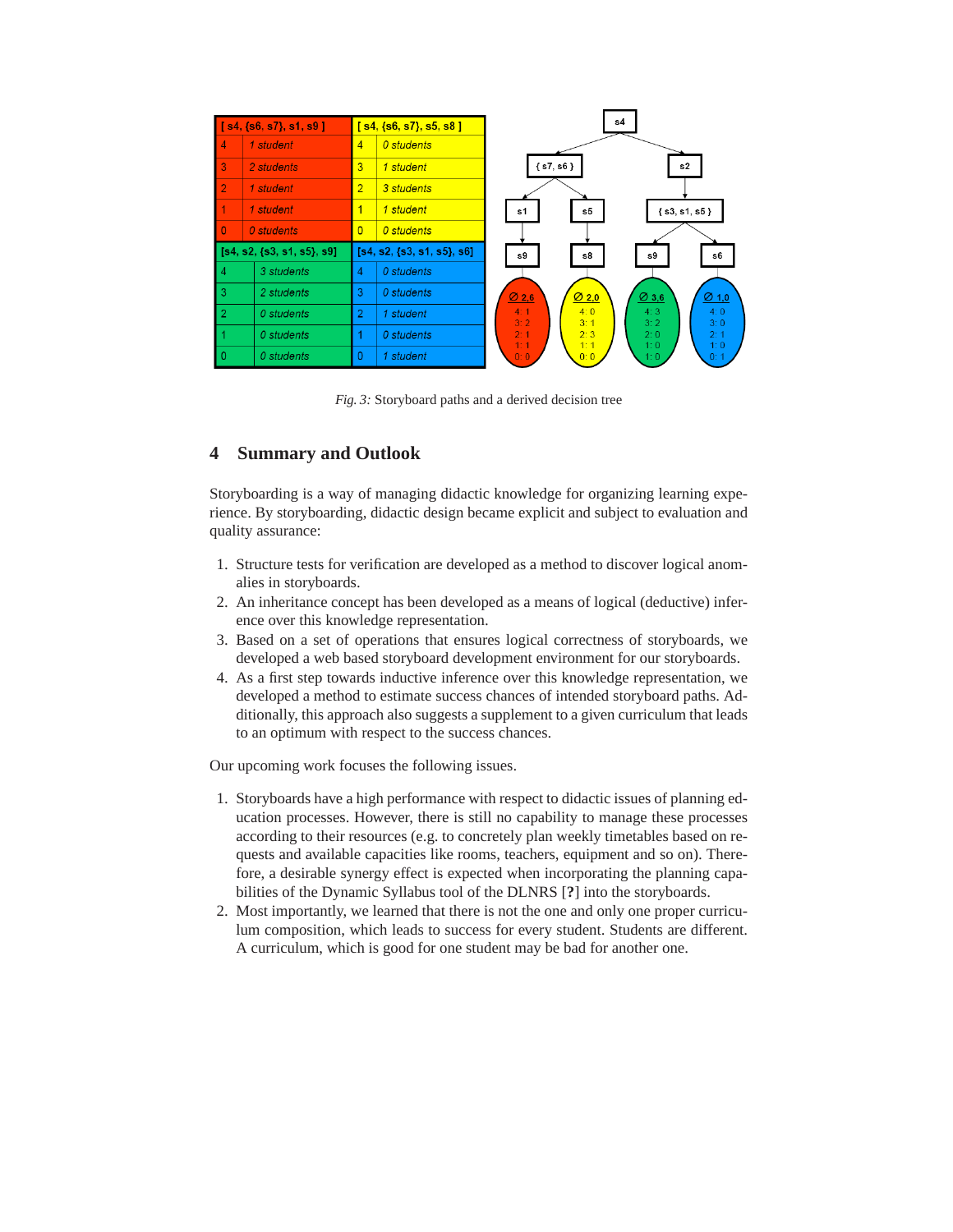

*Fig. 4:* Examples of (a) success estimation, (b) its significance, and (c) recommended rest paths

Consequently, we need to include meta-knowledge such as individual learning needs, learning desires, preferences and talents.

Such meta-knowledge may additionally be used for maintaining the university's educational resources in accordance to typical user profiles of current and future students as well as for a related organizational issues such as class schedules represented by storyboards according to the students' desires.

In fact, the above mentioned list of objectives and visions starts with items that are well done so far, but ends up with items that are hard to achieve and subject of much research left. In particular, the last two items are not touched at all so far, but they are our dream and ultimate goal.

## **References**

- [Boeck 2007] Boeck, R.: *Ein Data Mining Verfahren zur Pfadbewertung in Storyboards.* (German), Diploma Thesis, Technical University Ilmenau, Faculty of Computer Science and Automation, 2007.
- [Chiang and Chung 2006] Chiang, F.-K. and Chung, S.: A Case Study on An Experienced Elementary Teacher's Teaching Strategies and Teaching Reflection in Mathematical Classroom. C. Crawford et al. (Eds.): *Proceedings of Society for Information Technology and Teacher Education International Conference 2006* Chesapeake, VA: AACE, pp. 3697-3703, 2006.
- [Dohi et al. 2006a] Dohi, S., Nakamura, S., Sakurai, Y., Tsuruta, S., and Knauf, R.: Dynamic Learning Need Reflection System for academic education and its applicability to Intelligent Agents. *Proc. of the 6th IEEE International Conference on Advanced Learning Technologies (ICALT 2006)*, Kerkrade, the Netherlands, Los Alamitos, CA: IEEE Computer Society, ISBN 0-7695-2632-2, pp. 459-463, 2006.
- [Duesel 2007] Duesel, H.: *Konzeption und Realisierung von Methoden der formalen Verifikation von Storyboards* (German), Diploma Thesis, Ilmenau University of Technology, Faculty of Economic Sciences, 2007.